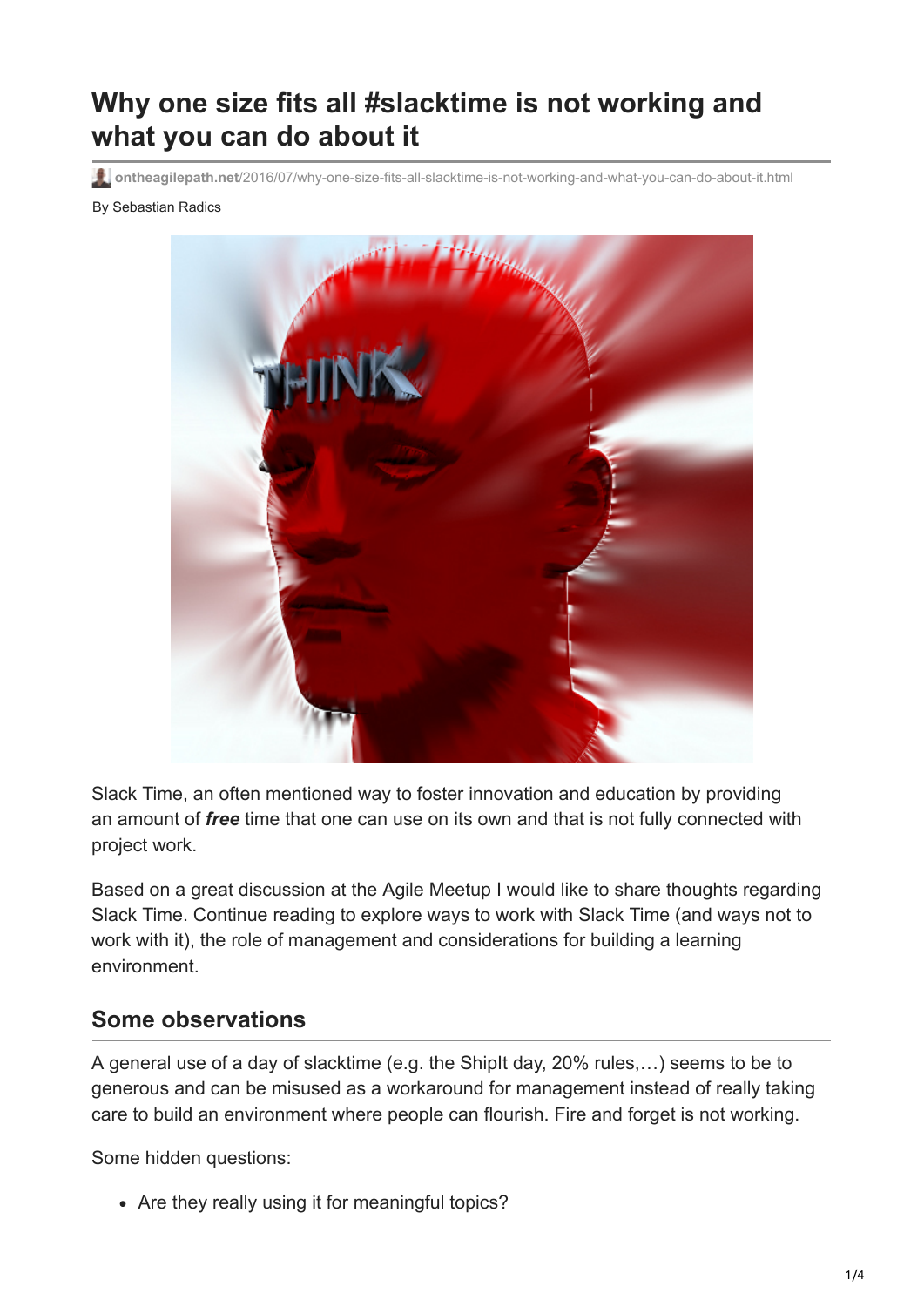[Are there free riders? \(Read more: Lazy team members; about social loafing and](http://www.ontheagilepath.net/2016/01/lazy-team-members-about-social-loafing-and-ways-to-prevent-it-in-your-teams.html) ways to prevent it in your teams)

**Everyone is learning differently.** Some eat books, some prefer workshops, some small breakouts, some combine it… so adjusting to that needs is important.

In my opinion we should consider the individual needs and embed slacktime based on that needs. In addition there can be group sessions possible, but with a specific goal behind it.

This approach needs for sure more time from management, but is for me a highly valuable investment as it shows real interest, enables individual career building and helps on the spot.

In addition one needs to consider the maturity level of everyone.

**Be aware and take care!** There are people that stopped learning! And I experienced this behavior more often than I had expected.

Not really an option in todays fast changing environment and I think it needs awareness and proper leadership to work with these people and discover what is blocking them at the moment.

Often you can influence the environment and help to continue flourishing again.

**Self organization needs boundaries and impulses.** Teams need guidance in finding a proper way to innovate, learn and grow. I experienced not enough self organization when just providing one day slack time and just trust the team's way to coordinate it.

I think leadership has to be involved, ask challenging questions, request for results and challenge the system frequently.

#### **Expectations for Slack Time**

- Shall consider the individual needs, rather then assuming that everyone is equal.
- Not learning and innovating is not an option!
- Transparency on time spent and sharing of results is important to help everyone building trust and cross pollinate.
- Use various ways with clear goals in mind for every way.
- Reconsider the usage and inspect and adapt frequently.
- When working with #Hackathons or other ways of innovation time, take care that there are clear guidelines how to continue with started topics. Submarines (hidden projects) are not the way to go.

E.g. consider pitching winners and bring it on the companies roadmap. Ensure clear cuts for at this point in time unsuccessful approaches.

### **What can management do about it**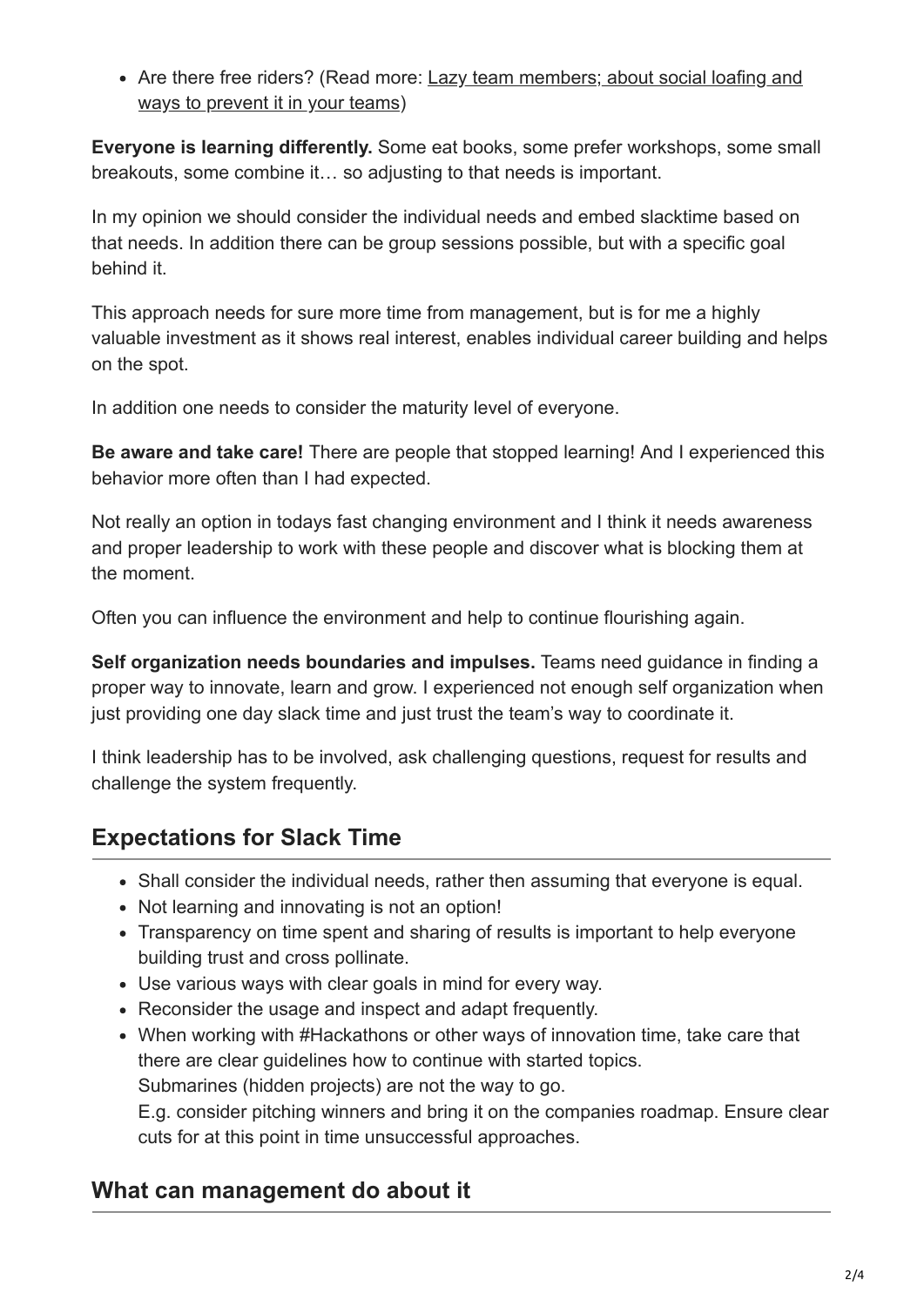Management has a strong supporting role for building the environment where people can flourish. By providing space to learn and be innovative management sets the base. What should management do about it?

- **Ask for the next steps** someone would like to take. Based on that wishes, check whether the current environment fits or needs changes. Include enough space that a person can flourish, maybe with some slacktime available.
- **Decide!, including the tough decisions**. If you observe anti learning behavior, request for change. If people continue being passive, ask whether the current environment fits any longer. What change is necessary to become a continuous learner? Maybe that member needs a better fitting place to continue.
- **Push harder**. Ask frequently and show real interest. I guess it works if you lead by example. So check your own learning behavior.
- **No limits.** Sure there are financial restrictions in most environments. But make that highly visible and understandable, what the real circumstances are. To narrow budget limitations stifle learning and free thinking. I suggest a simple rule: Everyone should decide about learning steps with having the companies interests (projects, budget, needs) and own interests in balance. *Trust first!* If there are members that clearly seem to act too selfish, ask what's their decision base and for ways to balance it again.
- **Slacktime (Flourishing time, Learning time, Free thinking time) as a main attractor**. It's the century of learning. It is just too important for everyone that companies can any longer not use it as a major channel of attraction for employees. And the awareness of people gets higher, at least based on my interviewing experiences, that show that people ask more about learning possibilities.
- **Strong mentoring.** Help everyone discover next necessary topics. And be an available guide. Take your time to work with your people, frequently. Honor next steps and really see the individual contribution.
- **Check your hiring strategy**. Is it including a search for people that are interested in continuous learning or do you have to add more questions for your interviews that show it more clearly? E.g. consider:
	- Did a candidate read any books recently? And what was the outcome for his work? What is their strategy when selecting reading materials? Do they have a list of next books to eat?
	- What about trainings, conferences and certificates? Last visited? Is there a strategy behind it and can the candidate clearly differentiate between advantages of different ways?
	- What new technologies did someone observe and use? What are current trends – and whats the candidates opinion on that?
	- How will that candidate embed learning in his daily work when she joins your company?

# **A simple policy**

I think there are 3 important points for orientation when thinking about using slacktime.